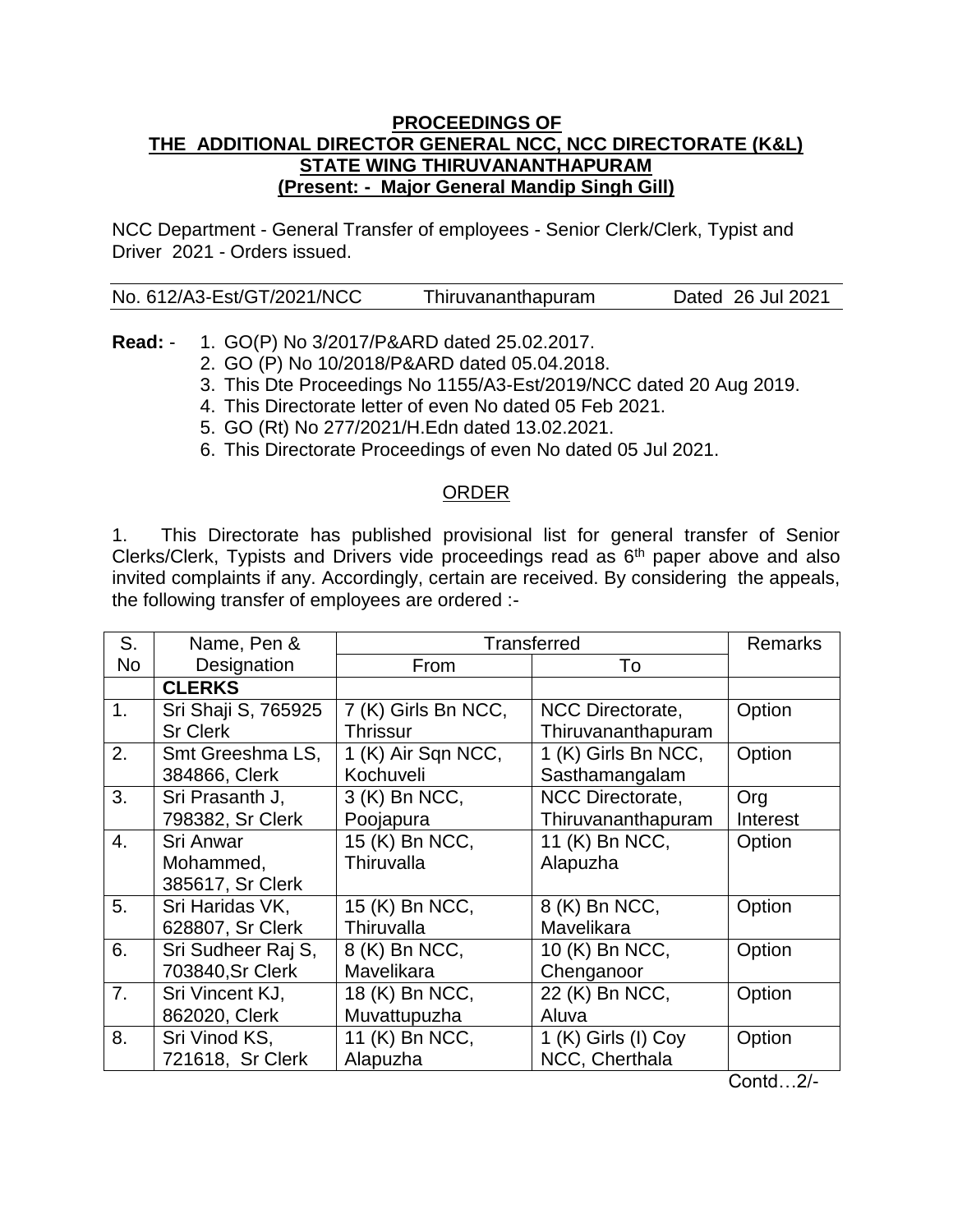| S.        | Name, Pen &       | <b>Transferred</b>             |                     | Remarks      |
|-----------|-------------------|--------------------------------|---------------------|--------------|
| <b>No</b> | Designation       | To<br>From                     |                     |              |
| 9.        | Sri Vijayan NV,   | 28 (K) Bn NCC,                 | 27 (K) Bn NCC,      | Option       |
|           | 705845, Clerk     | Ottapalam                      | Palakad             |              |
| 10.       | Sri Saji AM,      | 31 (K) Bn NCC,                 | NCC Gp HQ,          | Option       |
|           | 759046, Sr Clerk  | Kannur                         | Kozhikode           |              |
| 11.       | Sri Muralidharan  | $\overline{\text{NCC}}$ Gp HQ, | 31 (K) Bn NCC,      | Option       |
|           | EK, 740719,       | Kozhikode                      | Kannur              |              |
|           | <b>Sr Clerk</b>   |                                |                     |              |
| 12.       | Sri Jerry         | 1 (K) Arty Bty NCC,            | 31 (K) Bn NCC,      | Option       |
|           | Fernandez,        | Thalasserry                    | Kannur              |              |
|           | 332981, Sr Clerk  |                                |                     |              |
| 13.       | Sri Reghunathan   | <b>NCC Directorate,</b>        | 1 (K) Arty Bty NCC, | HQ           |
|           | PA, 861867, Clerk | Thiruvananthapuram             | Thalasserry         | Vacancy      |
| 14.       | Sri Jayakumar M,  | NCC Directorate,               | NCC Gp HQ,          | HQ           |
|           | 908900, Clerk     | Thiruvananthapuram             | Kottayam            | Vacancy      |
| 15.       | Sri Ajay Mohan,   | NCC Gp HQ,                     | 7 (K) Naval Unit    | Org Interest |
|           | 891448, Clerk     | Ernakulam                      | NCC, Ernakulam      |              |
| 16.       | Sri Mony, 816193, | 21 (K) Bn NCC,                 | 7 (K) Naval Unit    | Org Interest |
|           | <b>Clerk</b>      | Ernakulam                      | NCC, Ernakulam      |              |
| 17.       | Sri Suresh Babu N | NCC Gp HQ, Kollam              | 15 (K) Bn NCC,      | Org Interest |
|           | 620253, Sr Clerk  |                                | Thiruvalla          |              |
|           | <b>TYPISTS</b>    |                                |                     |              |
| 18.       | Sri Hari PT,      | 3 (K) Girls Bn NCC,            | NCC Directorate,    | Option       |
|           | 800104, UDT       | Kollam                         | Thiruvananthapuram  |              |
| 19.       | Sri Jacob TI,     | 10 (K) Bn NCC,                 | 8 (K) Bn NCC,       | Option       |
|           | 484745, SGT       | Chenganoor                     | Mavelikara          |              |
| 20.       | Sri Pramod MK,    | 24 (K) Bn NCC,                 | NCC Gp HQ,          | Option       |
|           | 705133, LDT       | <b>Thrissur</b>                | Kozhikode           |              |
| 21.       | Smt Ajitha NK,    | NCC Gp HQ,                     | 24 (K) Bn NCC,      | Org Interest |
|           | 629132, SGT       | Kozhikode                      | <b>Thrissur</b>     |              |
|           | <b>DRIVER</b>     |                                |                     |              |
| 22.       | Sri Rajesh AS,    | 3 (K) Girls Bn NCC,            | 1 (K) Air Sqn NCC,  | Option       |
|           | 759275            | Kollam                         | Kochuveli           |              |
|           | Dvr Sr Gde        |                                |                     |              |
| 23.       | Sri Vinod D,      | 1 (K) Air Sqn NCC,             | 3 (K) Girls Bn NCC, | Option       |
|           | 833437            | Kochuveli                      | Kollam              |              |
|           | Dvr Gde-I         |                                |                     |              |
| 24.       | Sri Anil Kumar S, | 5 (K) Girls Bn NCC,            | 3 (K) Naval Unit    | Option       |
|           | 793796, Dvr Gde-I | Changanacherry                 | NCC, Kollam         |              |
| 25.       | Sri Radhakrishnan | 1 (K) Bn NCC,                  | 9 (K) Bn NCC,       | Option       |
|           | KS, 767702, Dvr   | Varkala                        | Kottarakara         |              |
|           | Gde-I             |                                |                     |              |

Contd….3/-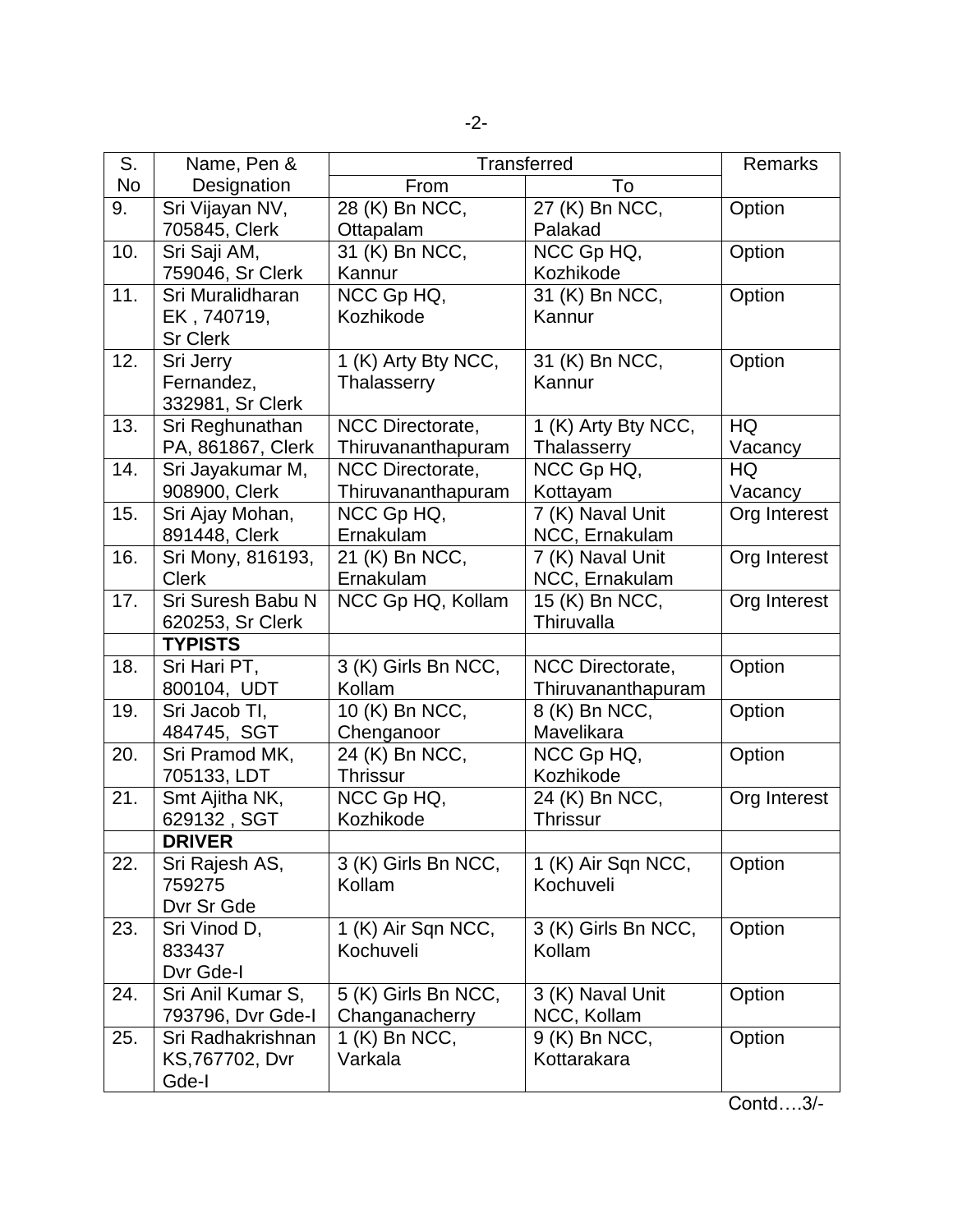| S.        | Name, Pen &         | <b>Transferred</b> |                     | Remarks  |
|-----------|---------------------|--------------------|---------------------|----------|
| <b>No</b> | Designation         | From               | To                  |          |
| 26.       | Sri Harikrishnan R, | 7 (K) Naval Unit   | 5 (K) Girls Bn NCC, | Option   |
|           | 840386, Dvr Gde-I   | NCC, Ernakulam     | Changanacherry      |          |
| 27.       | Sri Riju VP, 385567 | 32 (K) Bn NCC,     | 29 (K) Bn NCC,      | Option   |
|           | Dvr Sel Gde         | Payannur           | Thenjipalam         |          |
| 28.       | Sri Satheesh        | 14 (K) Bn NCC,     | 33 (K) Bn NCC,      | Org      |
|           | Kumar B, 834376     | Pathanamthitta     | Nedumkandam         | Interest |
|           | Dvr Gde-I           |                    |                     |          |

2. All Head of Offices are requested to download the order from the website and hand over one copy each to the employee concerned. The actual date of joining/ relieving duty should be reported immediately to this Directorate. The relieving of incumbent should be cleared by the respective Head of Office.

3. TA/DA/Joining time admissible as per existing rules.

Sd/-xxx Additional Director General NCC

To,

All NCC Group Headquarters and Units (Through Official Websiite) Copy to :-

A2/A2-III/IT-Cell/File/SF

Approved for issue

**SREEJITH.R PEN384880 Senior Superintendent** NCCDirectorate(K&L)

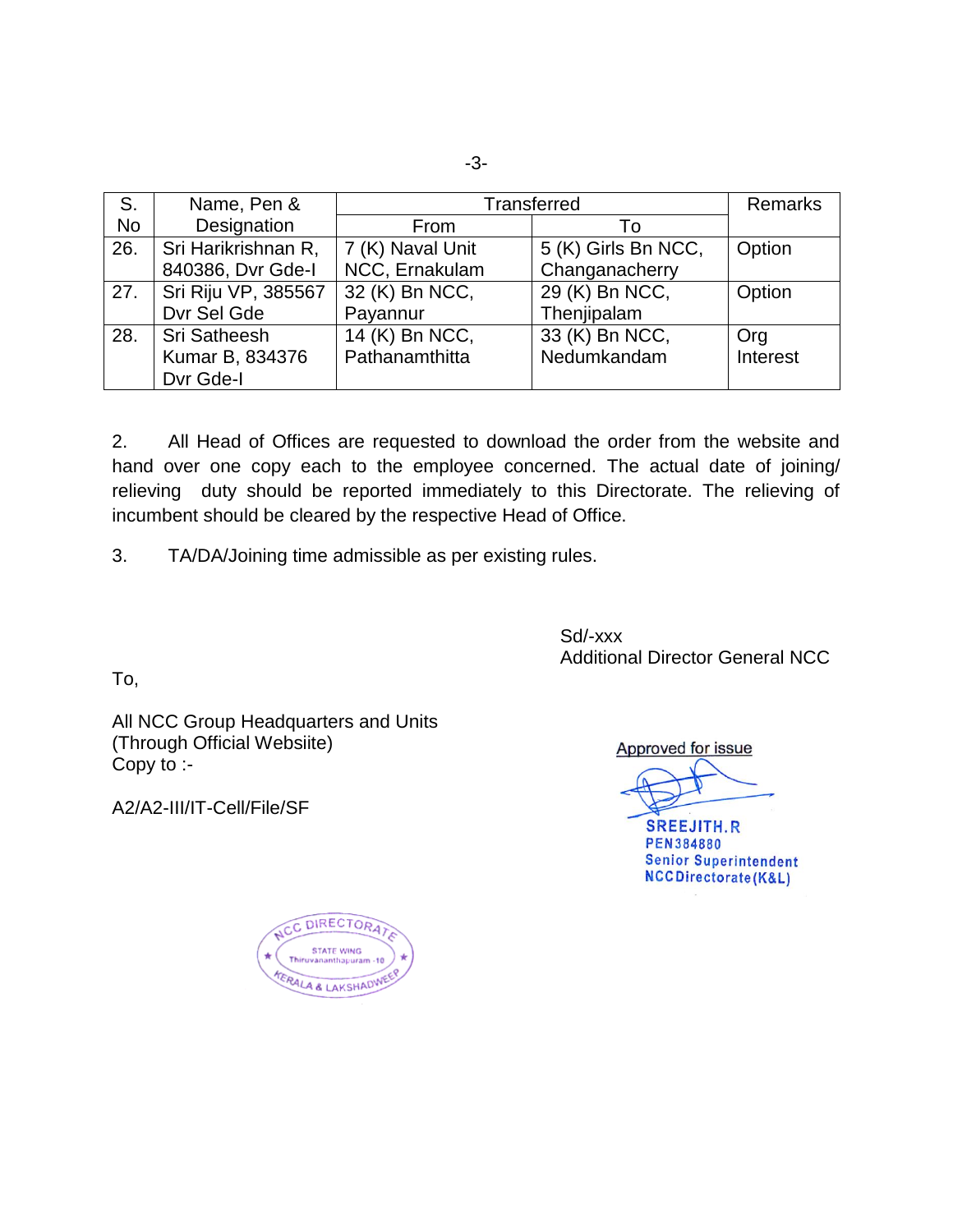## APPEAL RECEIVED AND REASON FOR CONSIDER/NOT CONSIDER

| S.No | Name &<br>Designation                     | <b>Present Office</b>        | Transfer<br>requested to/posted<br>to | Remarks                                                                                                                                                                                                                                            |
|------|-------------------------------------------|------------------------------|---------------------------------------|----------------------------------------------------------------------------------------------------------------------------------------------------------------------------------------------------------------------------------------------------|
| 1.   | <b>Sri Satheesh</b><br>Kumar J, Clerk     | 1 (K) Girls Bn<br><b>NCC</b> | 4 (K) Bn NCC                          | The request of the<br>individual is<br>considered<br>favorably.                                                                                                                                                                                    |
| 2.   | Sri Anwar<br>Mohammed<br><b>Sr Clerk</b>  | 15 (K) Bn<br><b>NCC</b>      | Alapuzha Station                      | The request of the<br>individual is<br>considered<br>favorably.                                                                                                                                                                                    |
| 3.   | Sri Ajay Mohan,<br><b>Clerk</b>           | NCC Gp HQ,<br>Ernakulam      | <b>Ernakulam Station</b>              | The request of the<br>individual could not<br>be considered due<br>to org interest.                                                                                                                                                                |
| 4.   | Sri Suresh<br>Kumar P, Sr<br><b>Clerk</b> | 1 (K) Girls Bn<br><b>NCC</b> | Thiruvananthapuram                    | The request of the<br>individual could not<br>be considered in<br>order to maintain<br>minimum functional<br>efficiency in Girls<br>Bn.                                                                                                            |
| 5.   | Sri Suresh Babu<br>N, Sr Clerk            | NCC Gp HQ,<br>Kollam         | <b>Thiruvalla Station</b>             | The request of the<br>individual could not<br>be considered due<br>to org interest.                                                                                                                                                                |
| 6.   | Sri Shibiraj KP,<br><b>Sr Clerk</b>       | 28 (K) Bn<br><b>NCC</b>      | <b>Kozhikode Station</b>              | The request of the<br>individual could not<br>be considered as<br>per 5 (iii) of GO (P)<br>No 3/2017/P&ARD<br>dated 25.02.2017.<br>However, he will be<br>kept in queue as per<br>para 5 (ii) of GO (P)<br>above and would be<br>considered later. |

Contd…4/-